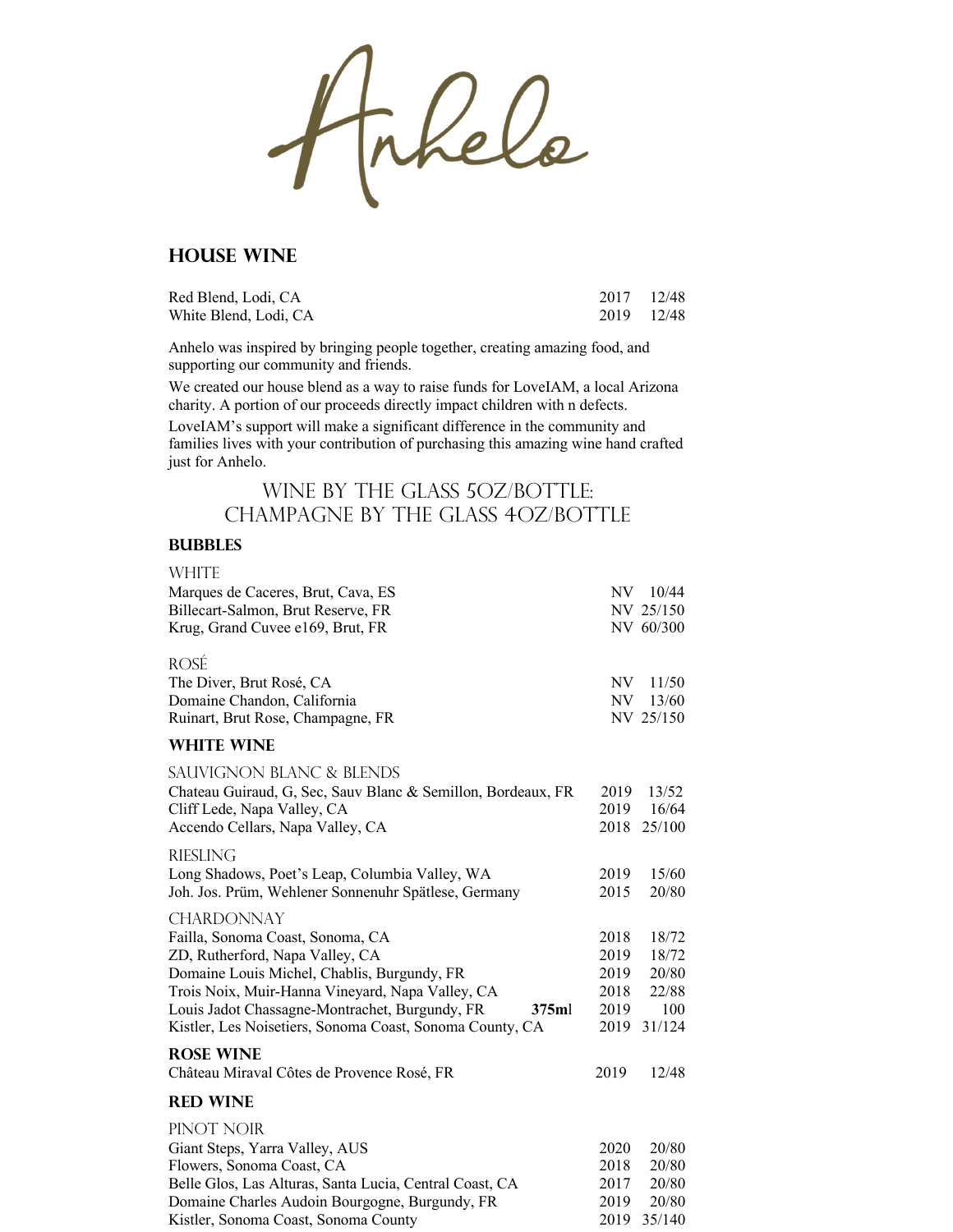| <b>ZINFANDEL</b>                                                         |      |             |
|--------------------------------------------------------------------------|------|-------------|
| Valravn, Sonoma County, Sonoma, CA                                       | 2018 | 12/48       |
| Bedrock Wine Co, Old Vine, California                                    | 2019 | 16/74       |
| <b>GRANACHE</b>                                                          |      |             |
| Château de Beaucastel Côtes du Rhône Coudoulet de Beaucastel, FR 2019    |      | 17/68       |
| Keplinger, Vermillion, Blend, CA                                         | 2017 | 17/68       |
| <b>SHIRAZ</b>                                                            |      |             |
| Mollydooker, Blue Eyed Boy, Shiraz, McLaren Valley, AUS                  | 2019 | 30/120      |
| <b>CABERNET SAUVIGNON</b>                                                |      |             |
| Austin Hope, Paso Robles, Central Coast, CA                              | 2019 | 25/100      |
| Dana Estates, Vaso, Cabernet Sauvignon, Napa Valley, CA                  | 2015 | 35/140      |
| Cade, Estate, Howell Mountain, Napa Valley                               | 2018 | 45/180      |
| <b>BORDEAUX BLENDS</b>                                                   |      |             |
| Château de Saint-Pey, St. Émilion Grand Cru, Bordeaux, FR                | 2015 | 19//76      |
| Château Malescot St Exupery Grand Cru, Margaux, Bordeaux, FR             |      | 2014 35/145 |
| Jarvis Winery, Lake William, Napa Valley, CA                             | 2012 | 50/200      |
| TOSCANA                                                                  |      |             |
| Bibi Graetz, Grilli, Red Blend, IT                                       | 2018 | 15/60       |
| Rocca di Frassinello Le Sughere di Frassinello, Super Tuscan, IT         | 2016 | 20/80       |
| <b>SPAIN</b>                                                             |      |             |
| R. López de Heredia, Crianza Viña Cubillo, Tempranillo Blend, Rioja 2013 |      | 18/72       |
|                                                                          |      |             |
| <b>HALF BOTTLE</b>                                                       |      |             |
| <b>CHAMPAGNE</b>                                                         |      |             |
| Pierre Paillard, Extra Brut, (Blend), Les Parcelles, Bouzy Grand Cru NV  |      | 62          |
| Billecart-Salmon, Brut Rose (Blend)                                      | NV   | 80          |
| Krug, Grand Cuvee, (Pinot Noir, Chardonnay, Meunier)                     | e169 | 150         |
| Krug, Rose (Pinot Noir, Chardonnay, Meunier)                             | e25  | 225         |
| <b>CHARDONNAY</b>                                                        |      |             |
| Louis Jadot Chassagne-Montrachet, Chardonnay, FR                         | 2019 | 100         |
| rosé                                                                     |      |             |
| Rumor, Côtes de Provence, Provence, France                               | 2020 | 34          |
|                                                                          |      |             |
|                                                                          |      |             |

PINOT NOIR

| Domaine Serene, Evenstad Reserve, Willamette Valley, Oregon | 2016 | 75 |
|-------------------------------------------------------------|------|----|
| Louis Jadot Gevrey-Chambertin, Côte de Nuits, Burgundy, FR  | 2019 | 75 |
| IB WEED AFLIERA BOBDE LIBI BLEVIDA                          |      |    |

United States Bordeaux Blends Dominus Estate, Yountville, Napa Valley 2018 250<br>
Opus One, Oakville, Napa Valley 2018 275 Opus One, Oakville, Napa Valley France Northern Rhone Rene Rostaing, Cuvée Classique Ampodium, Côte-Rôtie 2019 100 **ITALY** Gaja, Ca' Marcanda Magari, (Bordeaux Blend), Bolgheri, Tuscany 2018 100 Gaja, Langhe, Nebbiolo, Barbaresco, Piedmont **SAUTERNES** 

| Château Suduiraut, Les Lions De Suduiraut | 2017 | 52   |
|-------------------------------------------|------|------|
| Château d'Yquem                           | 2016 | -450 |
| Château d'Yquem                           | 2005 | -500 |

# CORAVIN BY THE GLASS<br>PER OUNCE (2 OZ MIN)

| <b>WHITE</b>                                            |      |    |
|---------------------------------------------------------|------|----|
| CHARDONNAY                                              |      |    |
| Sea Smoke, Santa Rita Hills, Sonoma, CA                 | 2019 |    |
| Louis Jadot, Chassagne-Montrachet Morgeot, Burgundy, FR | 2019 | 10 |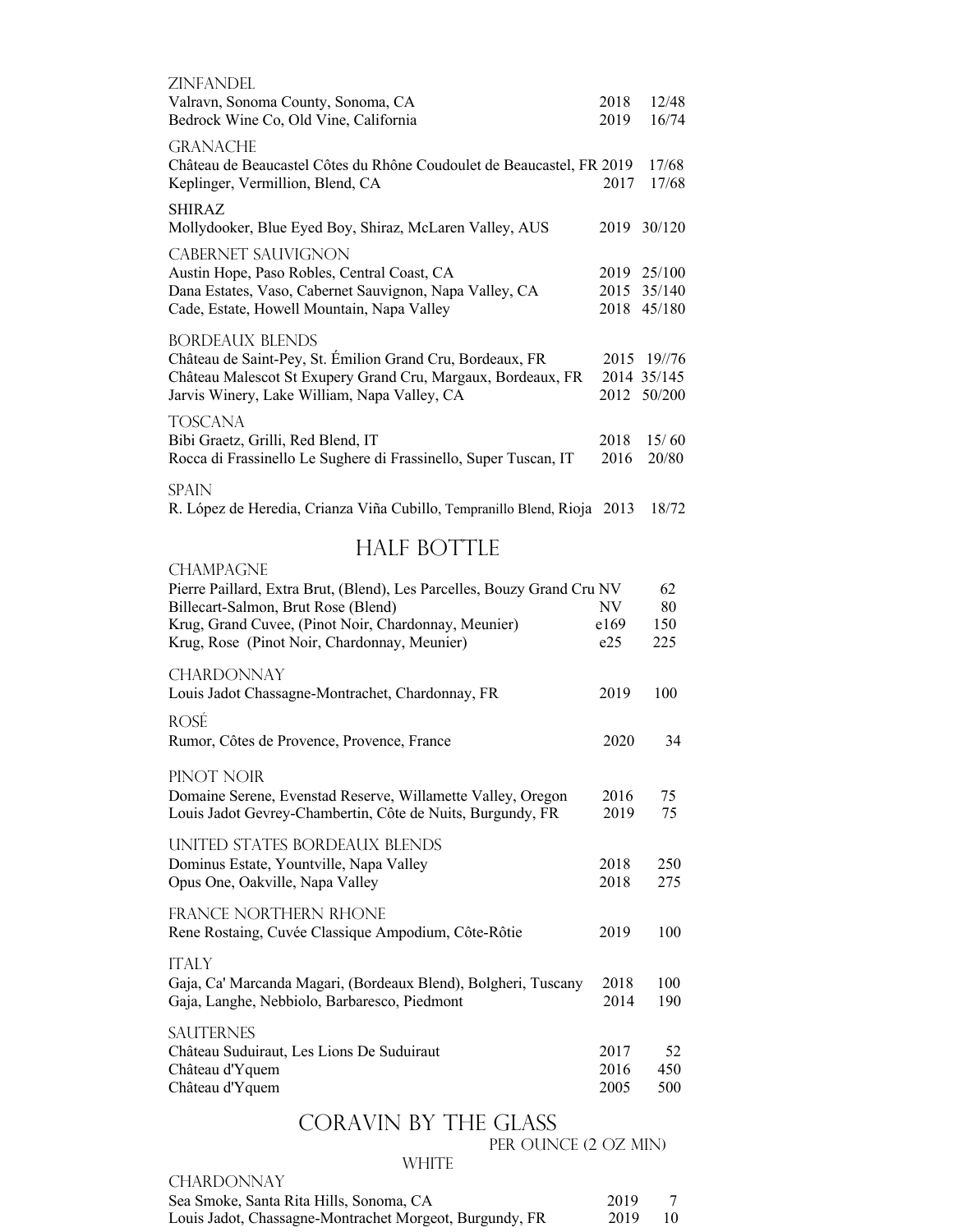| PINOT NOIR                                                              |      |     |
|-------------------------------------------------------------------------|------|-----|
| Château de la Crée, Les Tourelles de la Crée Knights Templar Cuvée 2017 |      | 5   |
| Sea Smoke, Southing, Pinot Noir, Santa Rita Hills, CA                   | 2019 |     |
| BORDEAUX VARIETALS                                                      |      |     |
| Château Marquis d'Alesme, Margaux, Bordeaux, FR                         | 2018 | 7   |
| Vieux Château Certan, La Gravette de Certain, Pomerol, BDX, FR          | 2018 | 8   |
| Dana Estates, Onda, (Cabernet Sauvignon), Napa Valley, CA               | 2015 | 13  |
| Bevan Cellars, Tench Vineyard, (Cabernet) Oakville, Napa Valley, CA     | 2018 | 15  |
| Château Lafite Rothschild, Pauillac, Bordeaux, France                   | 2010 | 150 |

# FINE COCKTAILS

| Desire<br>Empress Gin, Lemon, Brovo Pink Vermouth                                                           | 13 |
|-------------------------------------------------------------------------------------------------------------|----|
| Mezcal & Cactus<br>Watermelon Infused Mezcal Carreño, Ginger Liqueur, Prickly Pear                          | 14 |
| Anhelo 75<br>Del Bac Whisky, Honey Turmeric Syrup, Lemon, Brovo Ginger, Cava                                | 14 |
| Smoked Boulevardier<br>Eagle Rare Whisky, Smoked Aperol, Cocchi Torino Vermouth                             | 16 |
| The Blue Period<br>Wheatly Vodka, Lillet Blanc, Pineapple Amaro, Lemon, Blue Curacao                        | 15 |
| Best of Both Worlds<br>Sazerac Rye, Mint, Lemon, Angostura Bitters, Egg White, Malbec                       | 16 |
| Midnight in Jalisco<br>Don Abraham Blanco, Guanabana Liqueur, Averna Amaro, Bitters                         | 14 |
| Vieux Carreño<br>Carreño Tepazate Mezcal, Merlet VSOP Cognac, Benedectine<br>Cocchi Barolo Chinato, Bitters | 18 |
| O.G Martini<br>Gray Whale Gin, Del Professore Vermouth                                                      | 15 |
| Vida Afortunada<br>Dulche Vida Anejo Tequila, Orange Juice, Housemade Orgeat, Montanaro                     | 16 |

#### **Beer:**

| Wyder's, Prickly Pineapple Cider, Canada               |    |
|--------------------------------------------------------|----|
| Ballast Point, Wee Gus Hoppy Lager, California         |    |
| Phx Beer Co, Golden Ale, Arizona                       |    |
| Dragoon IPA, Arizona                                   |    |
| La Pequeña, La Unique, Mango Fruited Sour Ale, Arizona | 10 |
| La Pequeña, Capricho IPA, Arizona                      |    |
|                                                        |    |

### **Non-Alcoholic:**

| Coke, Diet Coke, Sprite, Dr Pepper, Coke Zero | 2.50 |
|-----------------------------------------------|------|
| San Pellegrino                                |      |
| Acqua Panna Natural Spring Water              |      |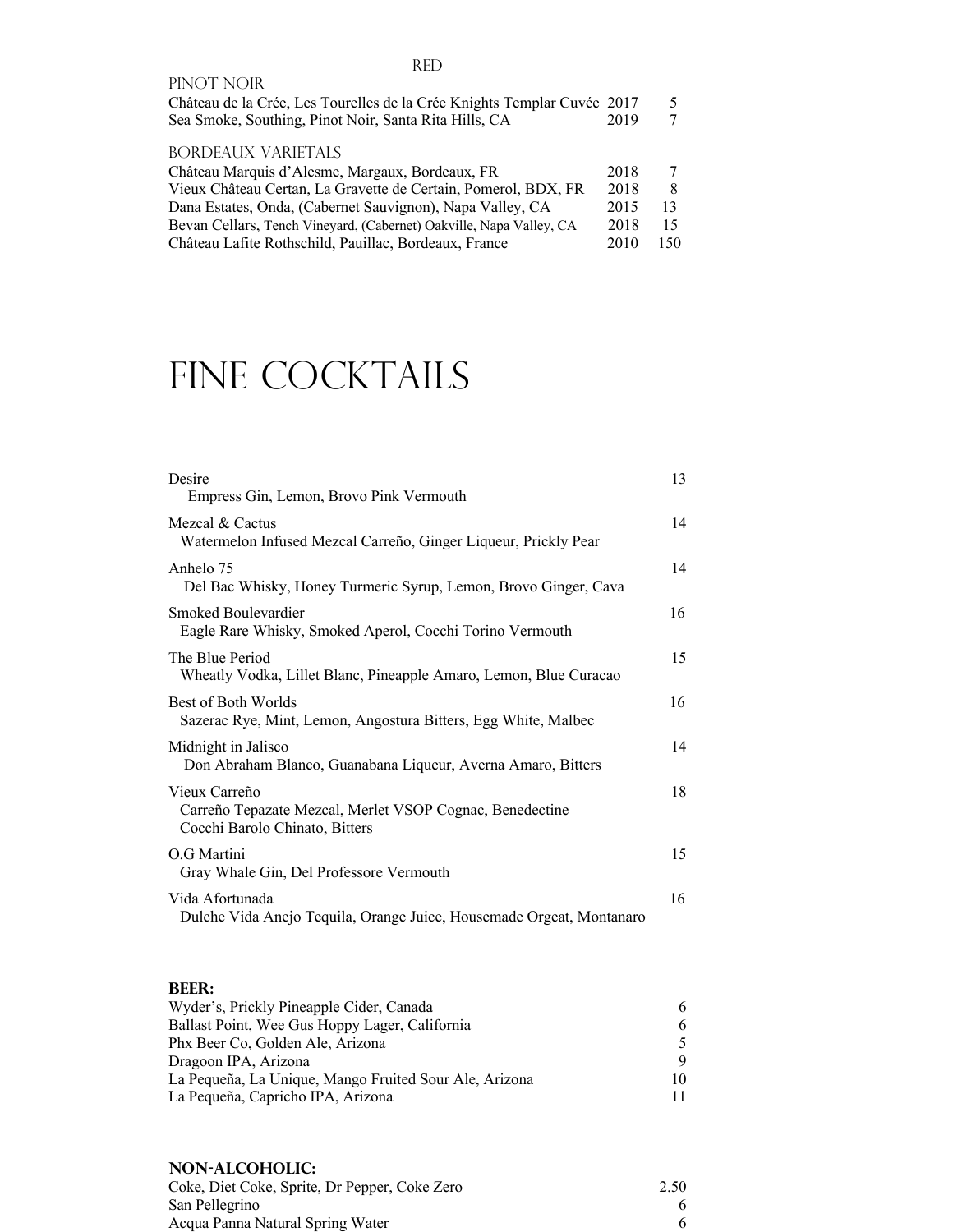## Espresso 3.50 Latte, Cappuccino 4.50 Tea of The Day 2.50 SPIRITS

|                                                                                     | 2OZ      |
|-------------------------------------------------------------------------------------|----------|
| <b>BOURBON:</b>                                                                     |          |
| Wilderness Trail Black Label                                                        | 9        |
| Wilderness Trail Yellow Label                                                       | 10       |
| Pinhook 20 Flagship Bohemian<br>Whisky Row 18th Century Green Label                 | 10<br>10 |
| Knob Creek 9 Year Straight Bourbon                                                  | 10       |
| Eagle Rare                                                                          | 11       |
| Russell Reserve 10 Year                                                             | 12       |
| Willett Pot Still Reserve                                                           | 13       |
| Larceny                                                                             | 15       |
| Four Roses Small Batch Select                                                       | 15       |
| Old Forester 1910                                                                   | 15       |
| Noah's Mill 114.3 Proof                                                             | 16       |
| Elijah Craig 12 Year                                                                | 18       |
| Very Olde St. Nick 12 year                                                          | 50       |
| <b>WHISKEY:</b>                                                                     |          |
| Elijah Craig Straight Rye, KY                                                       | 8        |
| Pinhook Tiz Rye Time, KY                                                            | 10       |
| Knob Creek Rye, KY                                                                  | 10       |
| Wilderness Trail Green Label Rye, KY<br>Basil Hayden's Dark Rye, KY                 | 11<br>12 |
| Del Bac Single Malt, AZ                                                             | 13       |
| Suntory Toki, JP                                                                    | 14       |
| Del Bac Distillers Cut, Summer 2021, AZ                                             | 23       |
| High West, A Midwinter Nights Dream, UT                                             | 22       |
| Blue Spot Irish Whiskey, IE                                                         | 20       |
| Green Spot Chateau Leoville Barton, IE                                              | 21       |
| Yellow Spot Irish Whiskey, IE                                                       | 28       |
| Whistle Pig 12 Year, VT                                                             | 24       |
| Little Book Chapter 5 The Invitation, KY<br>Whistle Pig 18 Year Double Malt Rye, VT | 24<br>74 |
|                                                                                     |          |
| <b>SCOTCH:</b>                                                                      |          |
| Auchentoshan, Bartenders Malt<br>Glenlivet Caribbean Reserve                        | 10<br>12 |
| Glenmorangie The Original                                                           | 12       |
| Kilkerran 8 year, Oloroso Cask                                                      | 18       |
| Lagavulin 8 year                                                                    | 18       |
| Glenmorangie CSK                                                                    | 22       |
| MaCallan Sherry Oak 12 Year                                                         | 23       |
| Glenmorangie 18 year                                                                | 33       |
| Glenmorangie Signet                                                                 | 47       |
| Glenfiddich 21 year                                                                 | 46       |
| Macallon Rare Cask                                                                  | 56       |
| Laphroaig 27 Year Islay Single Malt                                                 | 85       |
| <b>COGNAC:</b>                                                                      |          |
| Merlet VSOP Brothers Blend                                                          | 10       |
| Hine Rare VSOP<br>Merlet XO                                                         | 15<br>17 |
|                                                                                     |          |
| <b>RAICILLA:</b>                                                                    |          |
| La Venenosa Tutsi, MX                                                               | 39       |
|                                                                                     |          |

## **Sotol:**

Santo Cuviso Sotol Coahuila, M  $X$  and  $10$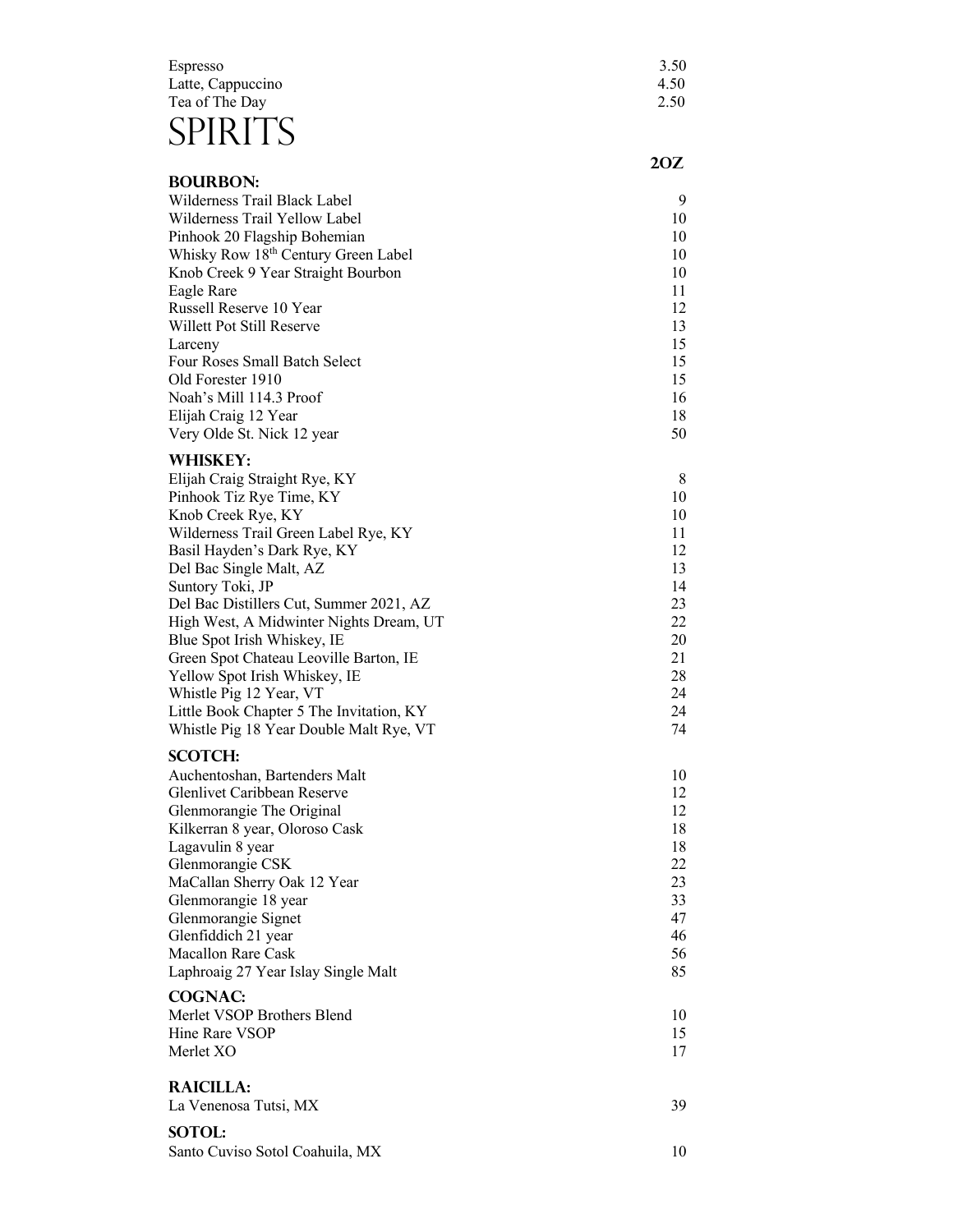### TEQUIL A.

| I EQUILA:                               |        |
|-----------------------------------------|--------|
| Cimmaron Blanco                         | 10     |
| Don Abraham Blanco                      | 10     |
| Don Abraham Reposado                    | 10     |
| El Mayor Cristalino                     | 10     |
| Don Camillo Reposado                    | 11     |
| Dulce Vida, Añejo                       | 12     |
| La Gritona Reposado                     | 12     |
| Fortaleza, Reposado                     | 19     |
| Casa Dragones Blanco                    | 22     |
| Casa Dragones Anejo                     | 30     |
| Jose Cuervo Reserva De La Familia       | 34     |
| Don Julio 1942                          | 42     |
| Tears Of Llorona Extra Anejo No.3       | 44     |
| Casa Dragones Joven, Sipping Tequila    | 54     |
| Clase Azul Gold                         | 55     |
| MEZCAL CARREÑO: OAXACA MX               |        |
| Naran                                   | 10     |
| Espadin                                 | 12     |
| Cuishe-Joven                            | 16     |
| Tobalá                                  | 16     |
| Tepeztate                               | 16     |
| Tobsiche                                | 16     |
| Ensamble 7                              | 16     |
|                                         |        |
| GIN:                                    |        |
| Blue Clover, AZ                         | 9      |
| Bowling & Burch, KY                     | 10     |
| St. George, Botanivore, CA              | 12     |
| Empress, CAN                            | 13     |
| Gray Whale, CA                          | 14     |
| Ki No Bi, JP                            | 18     |
| <b>RUM</b>                              |        |
|                                         |        |
| Uruapan Charanda, MX                    | 6<br>7 |
| Sun Liquor, WA<br>Don Pancho 8 Year, BB | 12     |
| Don Pancho 18 Year, BB                  | 19     |
|                                         |        |
| <b>VODKA:</b>                           |        |
| Blue Clover, AZ                         | 9      |
| Square One, MO                          | 11     |
| Wheatley Vodka, KY                      | 11     |
| <b>ABSINTHE:</b>                        |        |
|                                         | 12     |
| Copper & Kings, KY                      |        |
| <b>AMAROS, CORDIALS</b>                 |        |
| Aperol, IT                              | 10     |
| Montenegro, IT                          | 11     |
| Foro, IT                                | 11     |
| Averna, IT                              | 12     |
| Lairds Apple Jack Brandy, NJ            | 10     |
| Lecarrē, Brandy, FR                     | 8      |
| Lazzaroni Amaretto, IT                  | 10     |